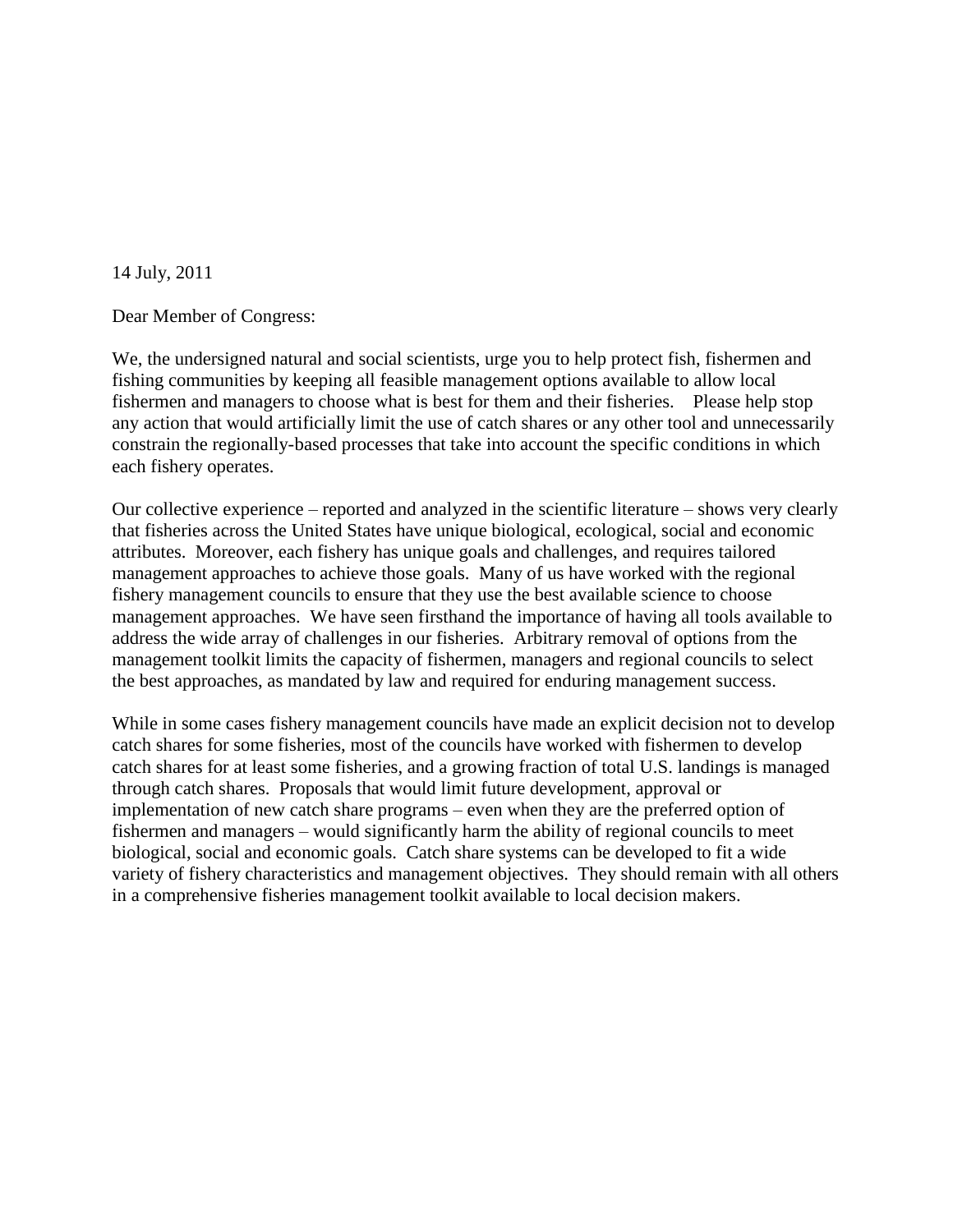Page 2

We strongly urge you to maintain the current ability of fishermen, managers, the regional fishery management councils and NOAA to use a full complement of tools in rebuilding and sustaining vibrant fisheries and coastal economies in the United States.

Sincerely,

## **Daniel C. Abel, Ph.D.**

Associate Professor of Marine Science Director, CCU Sustainability Initiative Senior Fellow, U.S. Partnership for Education for Sustainable Development Coastal Carolina University, SC

**Jerald S. Ault, Ph.D.** Professor of Marine Biology & Fisheries University of Miami, FL

**Lee Anderson, Ph.D.** Maxwell P. and Mildred H. Harrington Professor of Marine Policy University of Delaware, DE

**Peter J. Auster, Ph.D.** Research Professor of Marine Sciences University of Connecticut, CT

**Elizabeth A. Babcock, Ph.D.** Research Assistant Professor, Division of Marine Biology and Fisheries Rosenstiel School of Marine and Atmospheric Science University of Miami, FL

**Xavier Basurto, Ph.D.** Assistant Professor of Sustainability Science, Nicholas School of the Environment Duke University, NC

**James P. Beets, Ph.D.** Professor of Marine Science University of Hawai'i - Hilo, HI

**W. Jeffrey Bolster, Ph.D.** Associate Professor of History University of New Hampshire

## **Trevor A. Branch, Ph.D.**

Assistant Professor, Aquatic & Fishery Sciences University of Washington, WA

## **Jeffrey A. Buckel, Ph.D.**

Associate Professor, Dept. of Biology Center for Marine Sciences & Technology North Carolina State University, NC

## **Lawrence B. Cahoon, Ph.D.**

Professor, Biology and Marine Biology University of North Carolina - Wilmington, NC

**Mark H. Carr, Ph.D.** Professor, Dept. of Ecology and Evolutionary Biology Long Marine Laboratory University of California - Santa Cruz, CA

**Paulinus Chigbu, Ph.D.** Professor and Director, Living Marine Resources Cooperative Science Center University of Maryland - Eastern Shore, MD

## **Patrick Christie, Ph.D.**

Associate Professor, School of Marine and Env. Affairs and Jackson School of Intl. **Studies** University of Washington, WA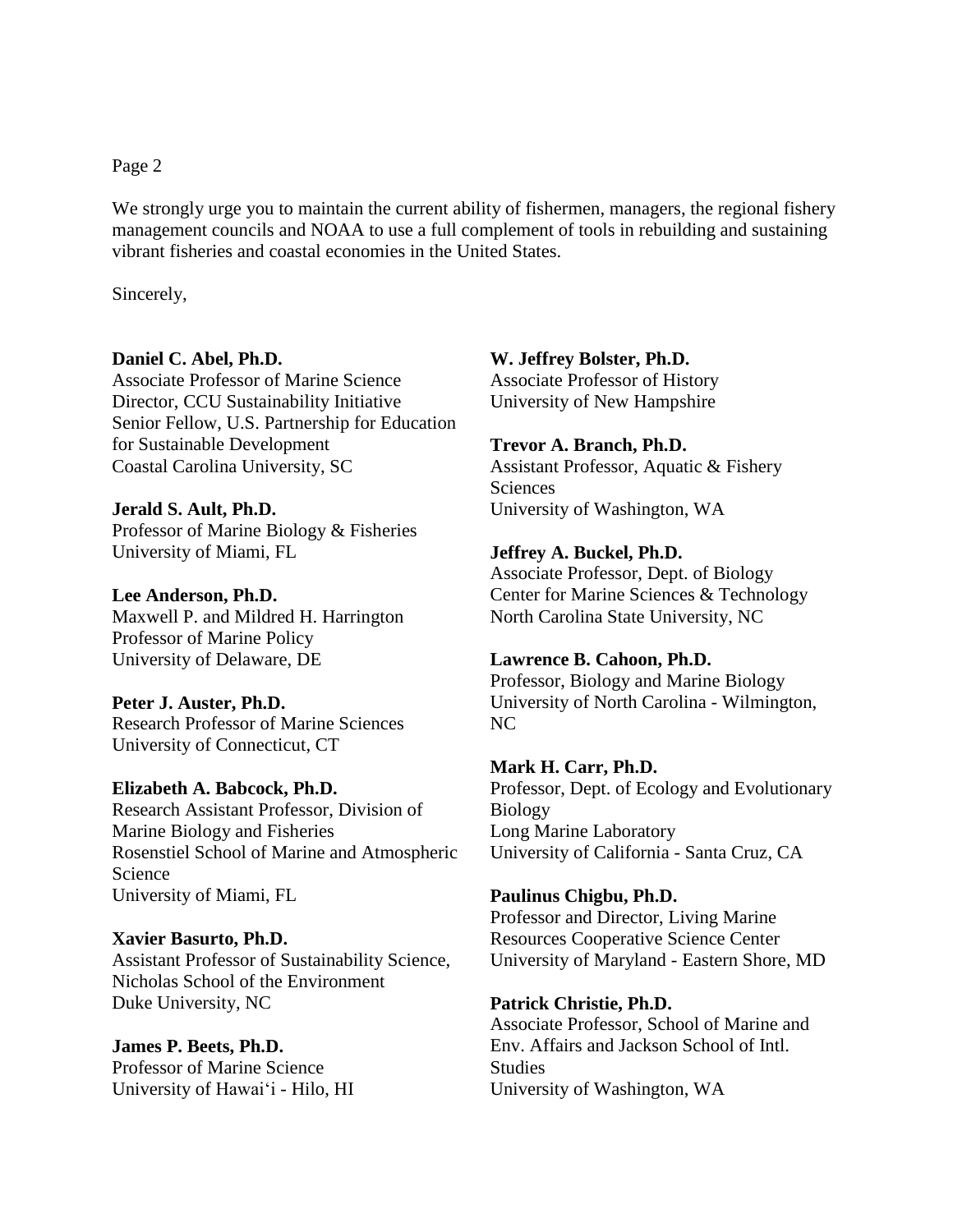#### **Christopher Costello, Ph.D.**

Professor of Resource Economics Bren School of Env. Science & Mgmt. University of California - Santa Barbara, CA Faculty Research Fellow, National Bureau of Economic Research

**James H. Cowan, Jr., Ph.D.** Professor, Dept. of Oceanography and Coastal **Sciences** Louisiana State University, LA

#### **Robert K. Cowen, Ph.D.**

Associate Dean for Research Maytag Professor of Ichthyology Rosenstiel School of Marine and Atmospheric Science University of Miami, FL

**Keith R. Criddle, Ph.D.**

Ted Stevens Distinguished Professor of Marine Policy University of Alaska - Fairbanks, AK

**Michael De Alessi, Ph.D.** Dept. of Env. Science, Policy, & Mgmt. University of California - Berkeley, CA

**Jeffrey Drazen, Ph.D.** Associate Professor, Dept. of Oceanography University of Hawai'i, HI

**David B. Eggleston, Ph.D.** Director, Center for Marine Science and Technology Professor, Marine Ecology and Conservation North Carolina State University, NC

**Timothy Essington, Ph.D.** Associate Professor, Aquatic and Fishery Sciences University of Washington, WA

**Mary C. Fabrizio, Ph.D.** Associate Professor of Marine Science Virginia Institute of Marine Science, VA

**Steve D. Gaines, Ph.D.** Director, Marine Science Institute Professor, Env. Studies and Ecology, Evolution and Marine Biology University of California - Santa Barbara, CA

**Fran Gelwick, Ph.D.** Associate Professor, Dept. of Wildlife and Fisheries Sciences Texas A&M University, TX

**Eric M. Hallerman, Ph.D.** Professor and Head, Dept. of Fish and Wildlife Conservation Virginia Polytechnic Institute and State

**Susan Hanna, Ph.D.** Professor, Agricultural and Resource Economics Oregon State University, OR

**Robert E. Hueter, Ph.D.** Senior Scientist Mote Marine Laboratory, FL

University, VA

**Ray Hilborn, Ph.D.** Professor, Aquatic & Fishery Sciences University of Washington, WA

**Daniel Huppert, Ph.D.** Prof. Emeritus University of Washington, WA

**Les Kaufman, Ph.D.** Professor of Biology Boston University Marine Program, MA

**Ronald T. Kneib, Ph.D.** Senior Research Scientist Emeritus University of Georgia, GA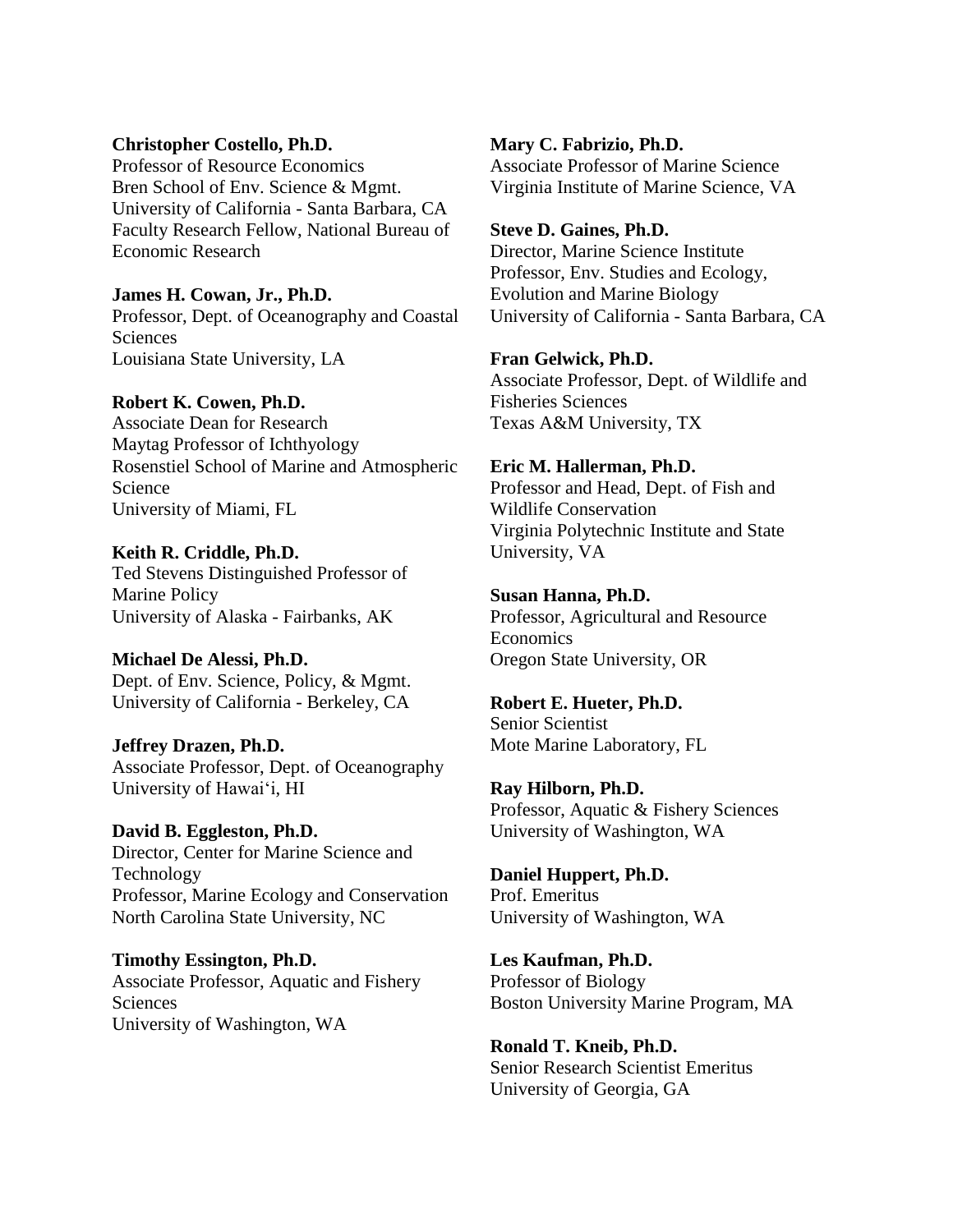**Gordon H. Kruse, Ph.D.** Professor of Fisheries School of Fisheries and Ocean Sciences University of Alaska Fairbanks, AK

**Sherry L. Larkin, Ph.D.** Food & Resource Economics University of Florida, FL

**Ken Lindeman, Ph.D.** Professor Florida Institute of Technology Melbourne, FL

**Bonnie J. McCay, Ph.D.** Professor of Human Ecology Rutgers the State University New Brunswick, NJ

**Carl Meyer, Ph.D.** Hawai'i Institute of Marine Biology University of Hawai'i - Manoa, HI

**John Miller, Ph.D.** Professor, Biology North Carolina State University, NC

**Franz J. Mueter, Ph.D.** School of Fisheries and Ocean Sciences University of Alaska Fairbanks, AK

**Brian R. Murphy, Ph.D.** Professor of Fisheries Director, Conservation Management Institute Virginia Polytechnic Institute and State University, VA

**John Ogden, Ph.D.** Emeritus Professor of Integrative Biology University of South Florida, FL

**Michael K. Orbach, Ph.D.** Professor of the Practice of Marine Affairs and Policy, Nicholas School of the Environment Duke University, NC

**Anthony S. Overton, Ph.D.** Associate Professor, Dept. of Biology East Carolina University, NC

**Stephen Palumbi, Ph.D.** Senior Fellow, Woods Institute Harold A. Miller Professor in Marine Sciences Director, Hopkins Marine Station Stanford University, CA

**Charles H. Peterson, Ph.D.** Professor, Dept. of Biology University of North Carolina - Chapel Hill, NC

**Malin Pinsky** Stanford University, CA

**Joseph E. Powers, Ph.D.** Associate Professor, Dept. of Oceanography and Coastal Sciences Louisiana State University, LA

**Terrance J. Quinn II, Ph.D.** Professor, Juneau Center, School of Fisheries and Ocean Sciences University of Alaska Fairbanks, AK

**James A. Rice, Ph.D.** Professor of Biology North Carolina State University, NC

**Steve W. Ross, Ph.D.** Research Professor Center for Marine Science University of North Carolina - Wilmington, NC